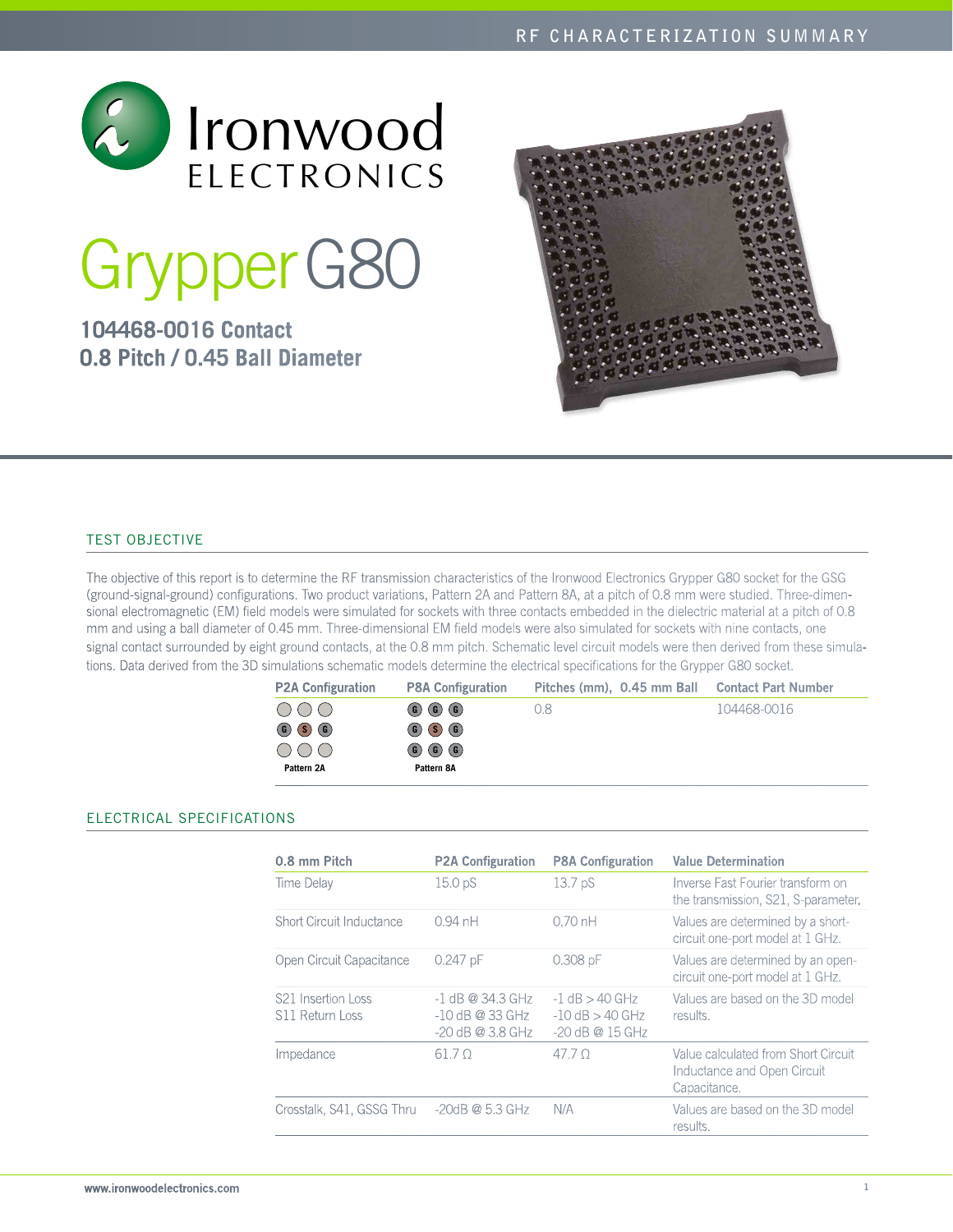#### 3D Model Simulations for Pattern 2A

Three dimensional EM field simulations were performed using Ansoft's High Frequency Structure Simulator (HFSS™) software. Measurement ports are located at the contact points on the top, Port 1, and bottom, Port 2, of the socket. This model was updated to reflect the UV cured silicone based adhesive shown in light gray.



*Figure 1. 1.0 mm GSG P2A model configuration*

Figure 2 and Figure 3 show results for the GSG 2-port configuration at 0.8 mm pitch.



# 0.00 0.00  $0.20$   $0.50$   $1.00$   $2.00$   $5.00$ 0.20 0.50  $0<sub>0</sub>$ 2.00 5.00  $-0.20$ -0.50 -1.00 -2.00 -5.00 0.8 mm GSG (S11)

*Figure 2. GSG P2A Insertion Loss and Return Loss, 0.8 mm pitch Figure 3. GSG P2A Return Loss plotted on Smith chart, 0.8 mm pitch*

#### Measurements for Pattern 2A

P2A measurements are not available at this time.

#### Schematic Model for Pattern 2A Configuration

Agilent's Advanced Design System (ADS) was used to construct a GSG schematic model matching the 0.8 mm pitch socket simulation results. The topology selected matches that of the three contacts used in the simulation. The GSG schematic model consists of ten passive components. The signal contact is represented along the top by series inductors totaling 748 pH series inductor. The two ground return paths are joined together in parallel and represented along the bottom series inductors, totaling 374 pH. Shunt capacitors bridge the signal contact and the ground return path. Total capacitance is 229 fF. Finally, an added mutual inductance 60 pH represents the mutual coupling between the two ground contacts and signal.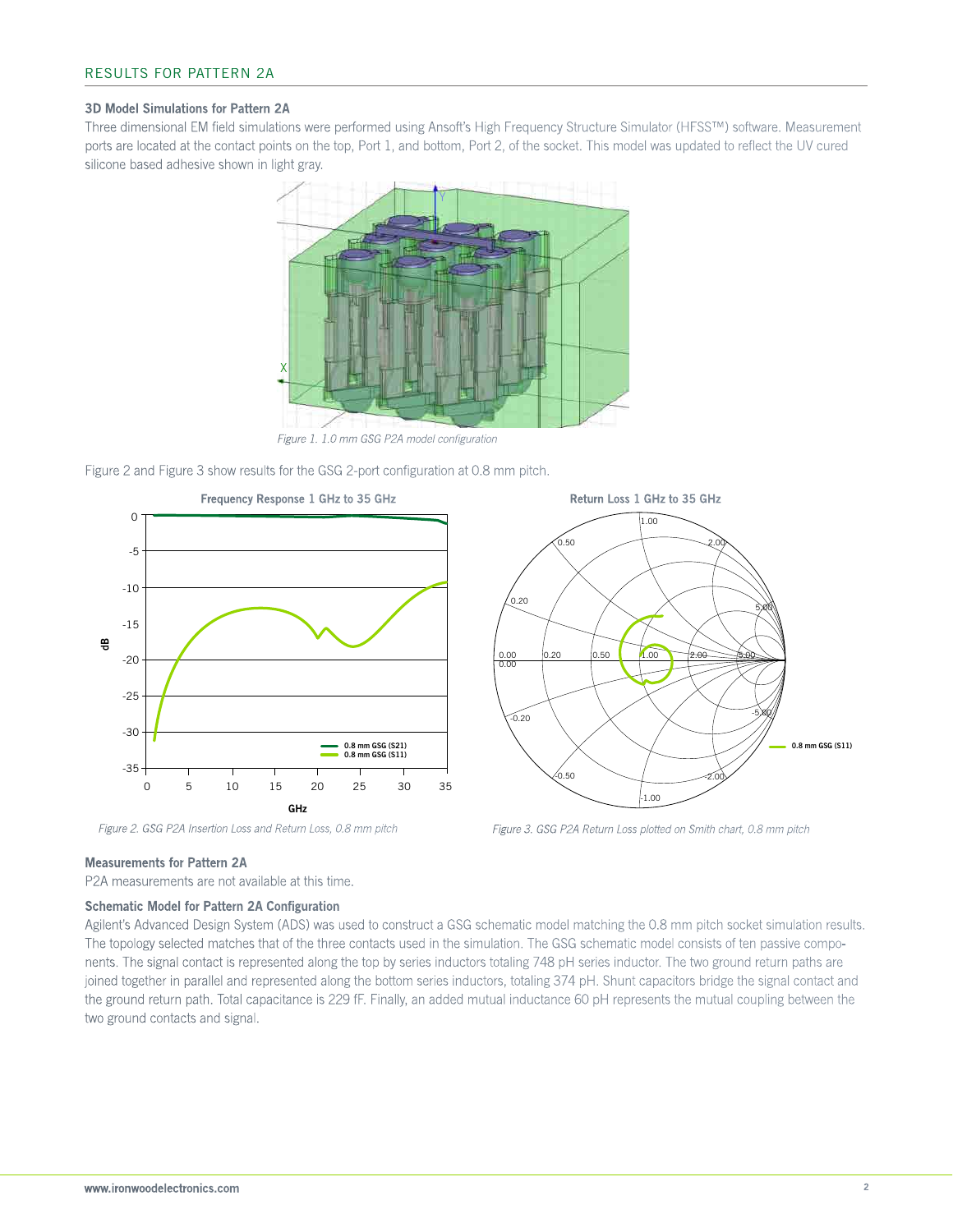

*Figure 4. GSG P2A Schematic Model, 0.8 mm pitch*

An additional pair of ports (ports 3 and 4 not shown) were added in the simulation to compare the schematic model to the GSG HFSS™ simulation file.





*Figure 5. GSG P2A Insertion Loss, 0.8 mm pitch Figure 6. GSG P2A Return Loss, 0.8 mm pitch*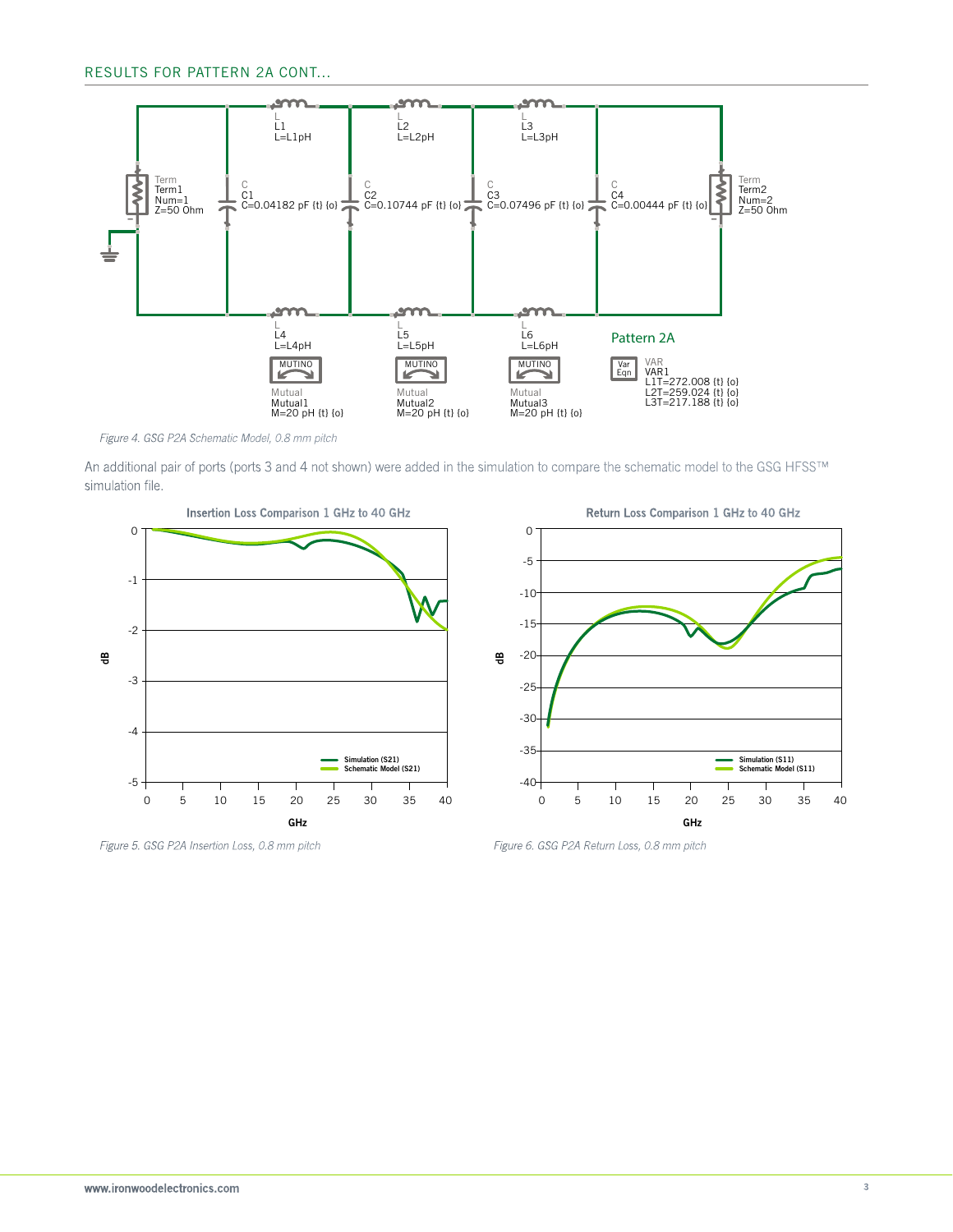

*Figure 7. GSG P2A Return Loss plotted on Smith chart, 0.8 mm pitch*

### Results for Pattern 8A

#### 3D Model Simulations for Pattern 8A

Three dimensional EM field simulations were performed using Ansoft's High Frequency Structure Simulator (HFSS™) software. Measurement ports are located at the contact points on the top, Port 1, and bottom, Port 2, of the socket. This model was updated to reflect the UV cured silicone based adhesive shown in light gray.



*Figure 8. 0.8 mm GSG P8A model configuration*

Figure 9 and Figure 10 show results for the GSG P8A 2-port configuration 0.8 mm pitch.





*Figure 9. GSG P8A Insertion Loss and Return loss, 0.8 mm pitch Figure 10. GSG P8A Return Loss plotted on Smith chart, 0.8 mm pitch*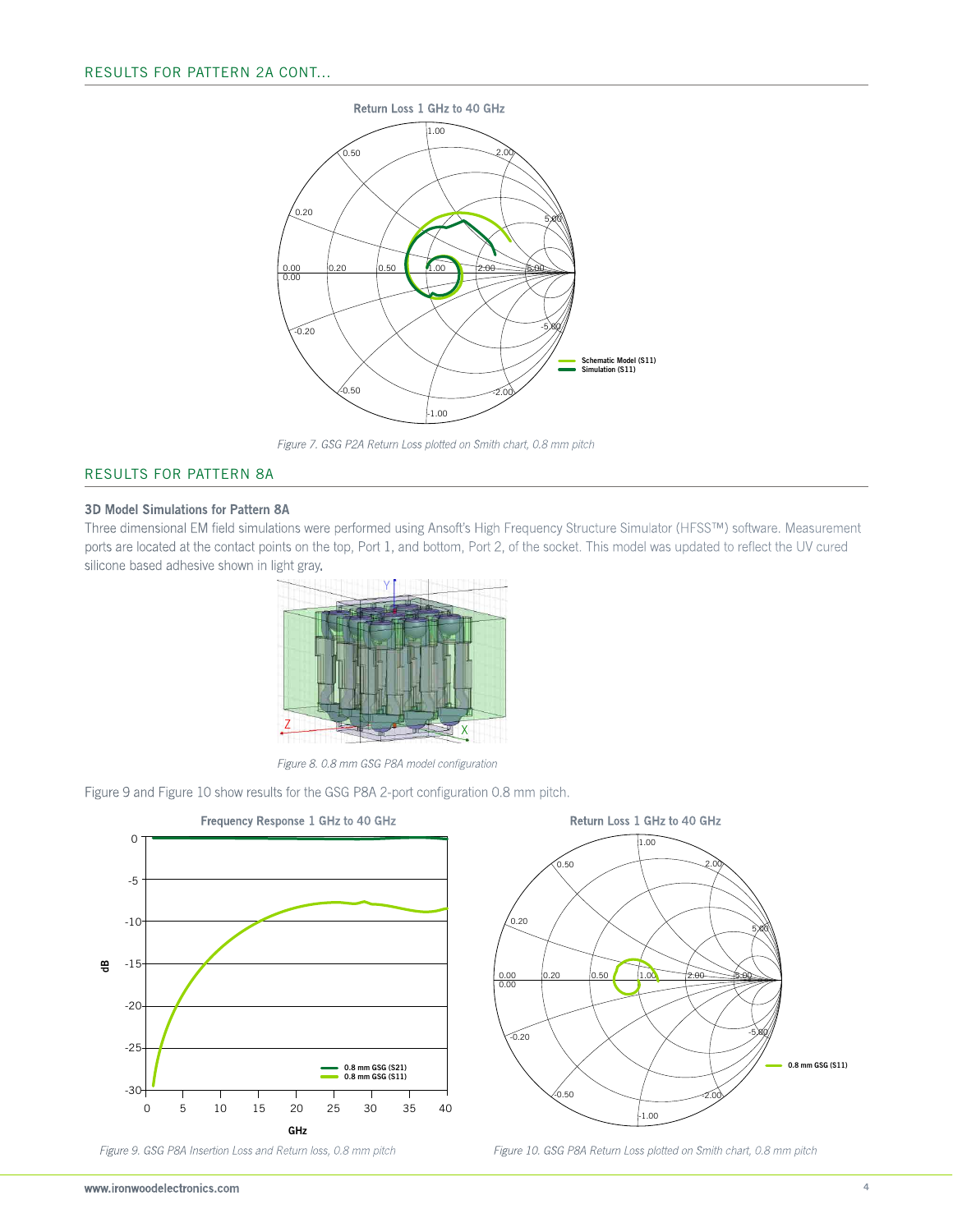#### Measurements for Pattern 8A

P8A measurements are not available at this time.

#### Schematic Model for Pattern 8A Configuration

Agilent's Advanced Design System (ADS) was used to construct a GSG schematic model matching the 0.8 mm pitch socket simulation results. The topology selected matches that of the one signal contact surrounded by eight ground contacts used in the simulation. The GSG schematic model consists of ten passive components. The signal contact is represented along the top by series inductors totaling 768 pH series inductor. The eight return paths are joined together in parallel and represented along the bottom series inductors, totaling 96 pH. Shunt capacitors bridge the signal contact and the ground return path. Total capacitance is 303 fF. Finally, an added mutual inductance 71 pH represents the mutual coupling between the ground contact and signal.



*Figure 11. GSG P8A Schematic Model, 0.8 mm pitch*

An additional pair of ports (ports 3 and 4, not shown) were added in the simulation to compare the schematic model to the GSG HFSS™ simulation file.





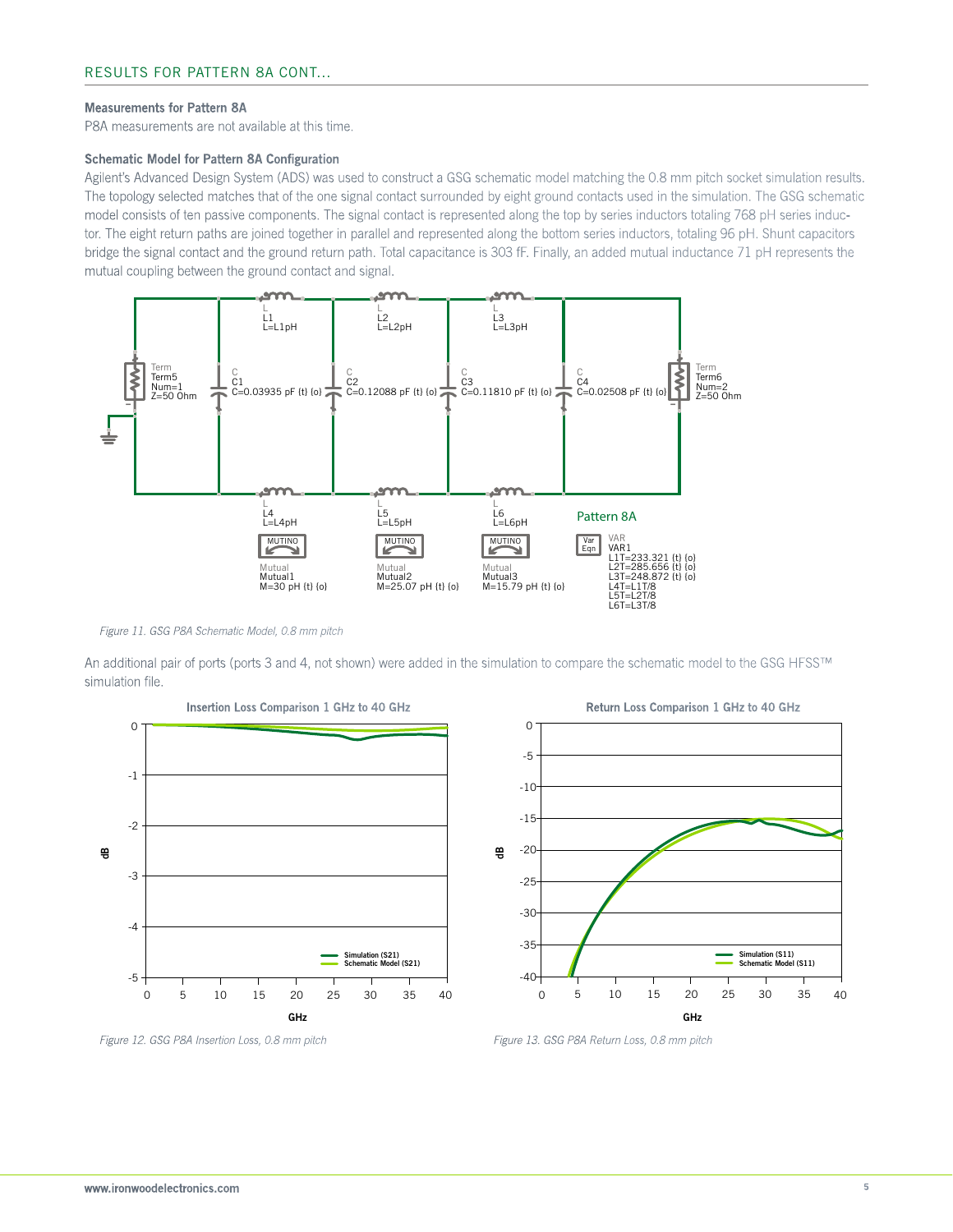

*Figure 14. GSG P8A Return Loss plotted on Smith chart, 0.8 mm pitch*

# GSSG Crosstalk Analysis

A 4-Port S-parameter analysis was done to determine the Near End (S21) and Far End (S41) crosstalk.



Far End and Near End Crosstalk for GSSG at 0.8 mm Pitch The model was analyzed in HFSS™.



*Figure 15. 0.8 mm GSSG model configuration*